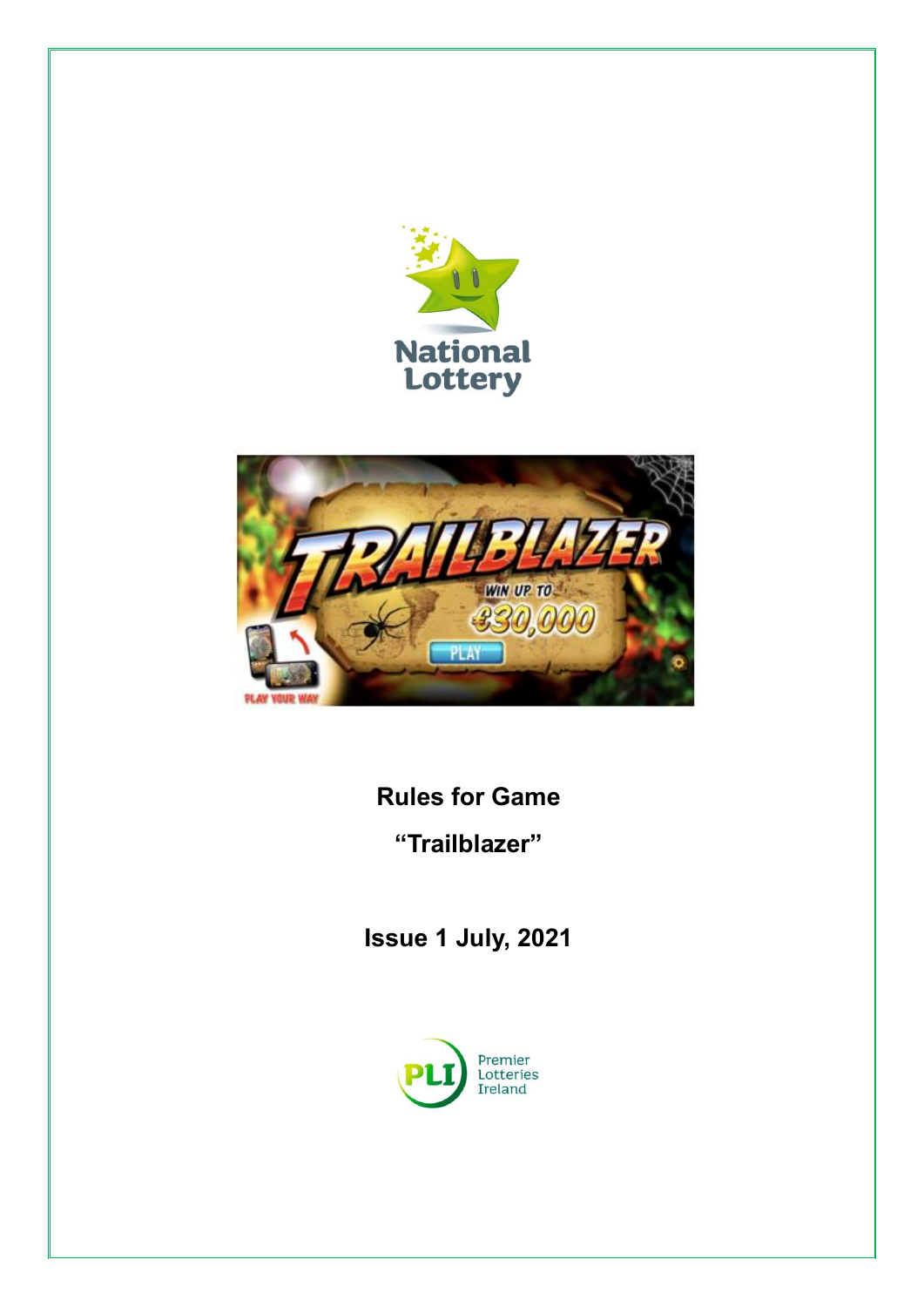**This page is deliberately blank.**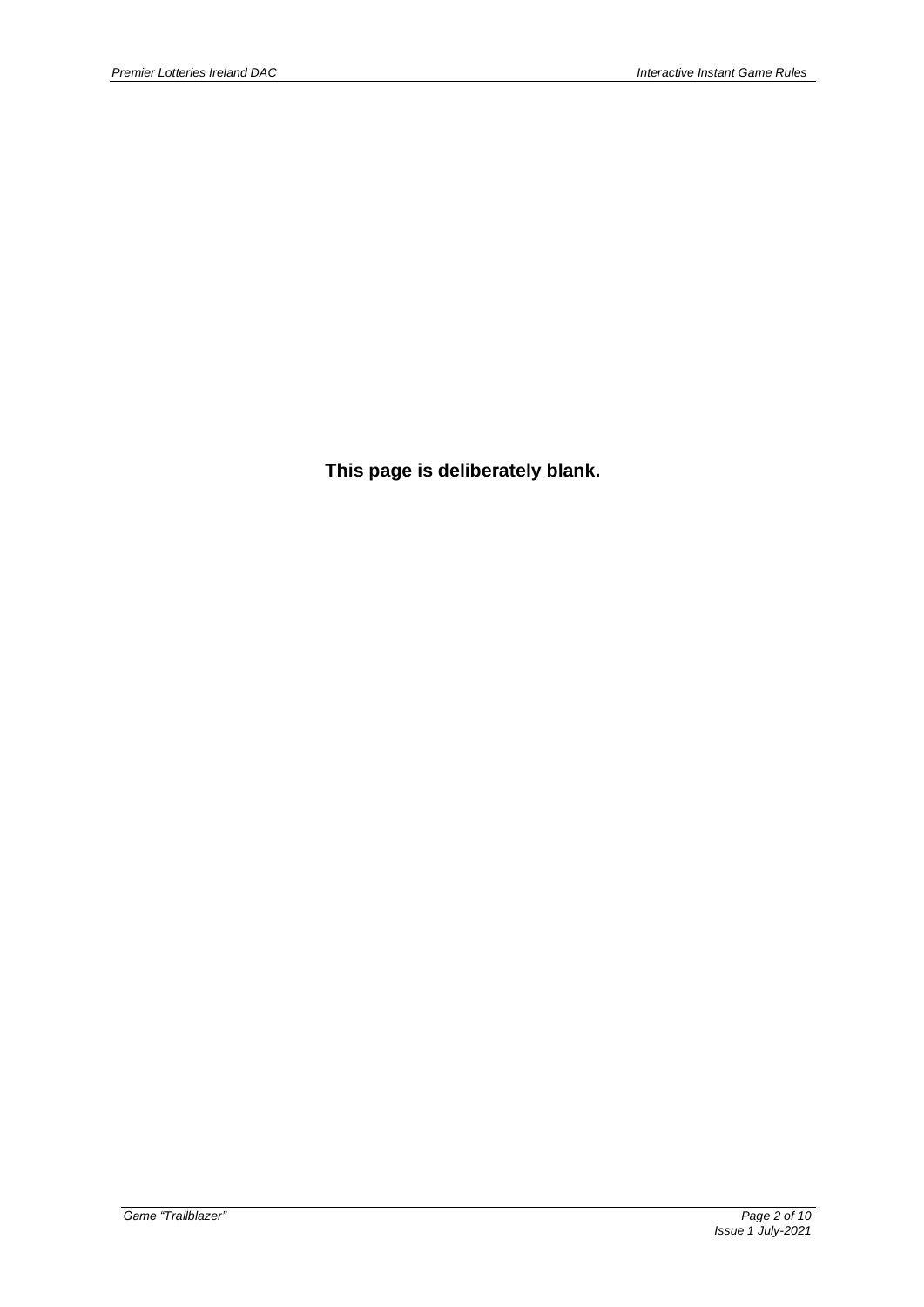# **Issue 1 July, 2021**

# **The National Lottery**

#### **Rules for Game "Trailblazer"**

The following sets forth the rules for a National Lottery interactive Game (hereinafter known as "Trailblazer") which will be operated by Premier Lotteries Ireland Designated Activity Company ("the Company") as part of The National Lottery.

The Game will commence on a date to be announced, and will continue until the Company publicly announces a termination date.

These rules have been approved by the Regulator in accordance with Section 45 of the National Lottery Act 2013.

# **GENERAL**

- 1. These rules are governed by The National Lottery Act 2013, and incorporate the General Rules for National Lottery Games, PLI's Terms and Conditions and the Data Privacy Statement. Copies of The National Lottery Act 2013, the General Rules for National Lottery Games, PLI's Terms and Conditions, the Data Privacy Statement and these Game Rules are available to view or download via the National Lottery website with the following URL: [www.lottery.ie](http://www.lotto.ie/) or by writing to Premier Lotteries Ireland, Abbey Street Lower, Dublin 1.
- 2. We recommend that prospective players read and understand PLI's Terms and Conditions and the relevant Game Rules before playing any Games. The Terms and Conditions, General Rules for National Lottery Games and Data Privacy Statement are hereby incorporated into and form part of these Game Rules.
- 3. The Company reserves the right to vary these Game Rules, subject to the consent of the Regulator.
- 4. The official address to which correspondence must be sent is:

#### **The National Lottery,**

**Abbey Street Lower,**

#### **Dublin 1**

- 5. A code of practice governing relations between participants in National Lottery games and the National Lottery is available to download from the National Lottery's website www.lottery.ie.
- 6. Where the context so requires, in these Game Rules, the neuter gender shall include the feminine or masculine gender and vice versa, the feminine gender shall include the masculine gender and vice-versa and the singular shall include the plural and vice-versa.

# **DEFINITIONS**

The following words and terms will have the following meanings unless the context clearly indicates otherwise:

- 1. **Act** means The National Lottery Act 2013.
- 2. **Company** or **We** or **Us** or **PLI** means Premier Lotteries Ireland Designated Activity Company.
- 3. **Customer Support** means the Company's customer services helpline. Links to Customer Support are available at the foot of each page of the Website and through the 'Frequently Asked Questions' section of the Website.
- 4. **Game** means this National Lottery interactive Game which can be played by Players via the Website and Mobile App, in which the determination of whether or not a Player has won a Prize (and the level of any such Prize) is randomly determined by the Interactive System at the point of purchase of the Play.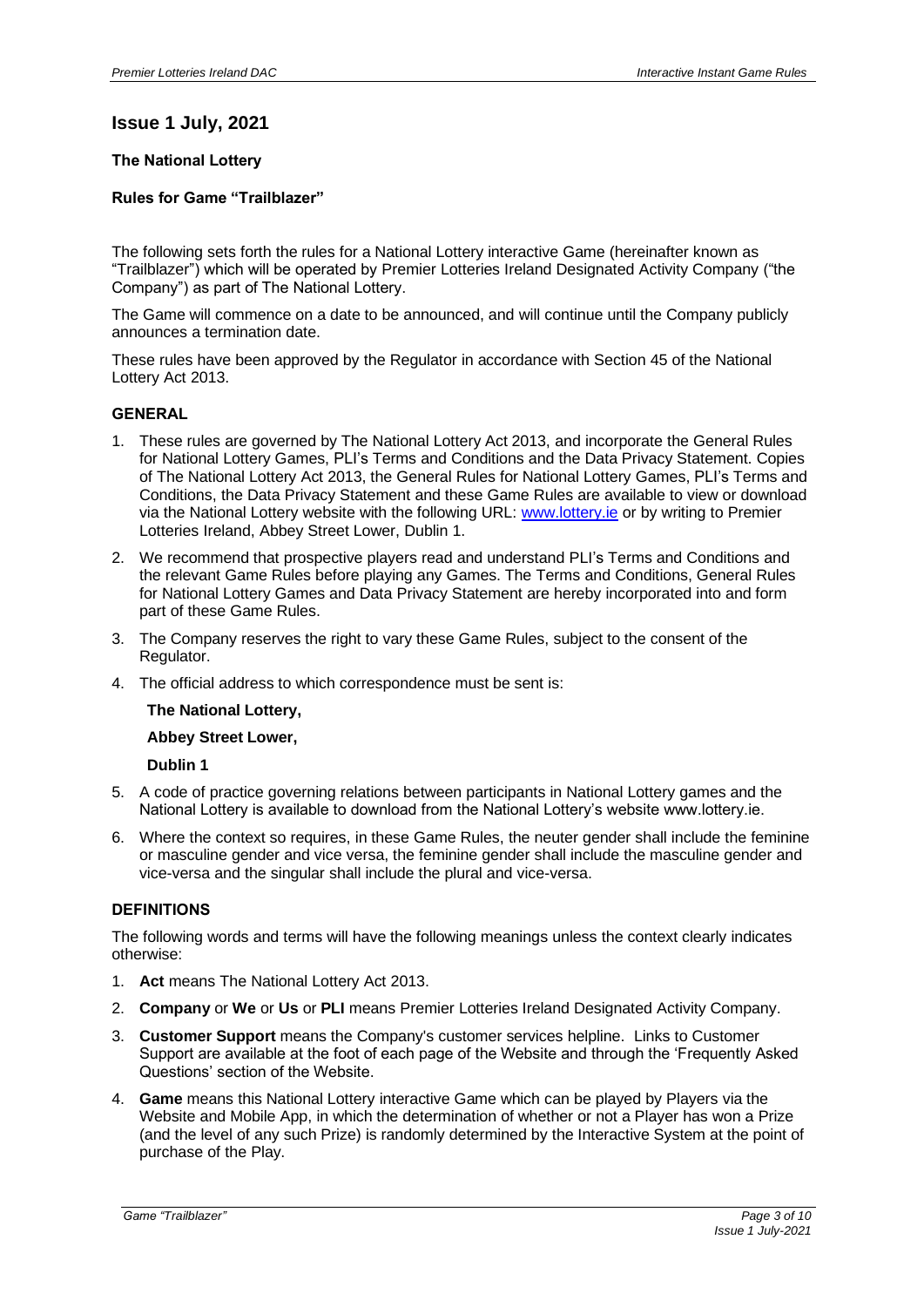- 5. **Game Details Screen** means the screen on the Website and/or Mobile App setting out information relating to a Game.
- 6. **Game Play Window** means the screen on the Website and/or Mobile App via which a Player plays a Game.
- 7. **Game Rules** mean any rules or conditions (including, without limit, the relevant name for a National Lottery interactive Game, how a Prize is won, Prize Structure and Play Method) issued by the Company in addition to the PLI Terms and Conditions (hereby incorporated by reference) which apply only to a particular Game.
- 8. **High Tier Prize** means a Prize exceeding €9,999, paid by cheque, stamped "Account Payee Only", and which must be redeemed at National Lottery HQ upon receipt of a completed Prize Claim Form and proof of identity and age (i.e. copy of valid passport or driving licence).
- 9. **Interactive System** means the system (accessible via the Website and/or Mobile App) established and operated by PLI for the purpose of registering Players, administering Player Accounts, facilitating Plays, holding Games related information and paying Prizes.
- 10. **Low Tier Prize** means a Prize within the range of €1 €99, which will be paid directly to a Player's Wallet.
- 11. **Mid-Tier (Level 1) Prize** means a Prize within the range of €100 to €500. Mid-Tier (Level 1) Prizes will be paid by cheque, stamped "Account Payee Only", and posted to the address specified in Your Player Account.
- 12. **Mid-Tier (Level 2) Prize** means a Prize within the range of €501 €9,999. Winners will be contacted by PLI and asked to complete a Claim Form and log into their Player account to upload their ID (passport/drivers licence) if not already ID verified. Upon receipt of a completed Claim Form and proof of identity and age the Mid-Tier (Level 2) Prize will be paid by cheque, stamped "Account Payee Only", and posted to the address specified in Your Player Account.
- 13. **Mobile App** or **National Lottery App** means the National Lottery software application which enables a Player to access the Website to play National Lottery Interactive Games via supported mobile devices. A list of supported devices is available on www.lottery.ie.
- 14. **Password** means the alphanumeric identifier used by a Player to identify him/herself when accessing and using certain areas of the Interactive System.
- 15. **Play** means, in relation to any Game, any interaction by a Player with that Game, which may yield a Prize, which must be purchased in advance of playing a Game and as described in the 'Game Play Mechanism' of these Game Rules.
- 16. **Player** or **You** or **Your** means a person who is registered to play Games via the Website and/or Mobile App and, for the avoidance of doubt, has satisfied the various Player criteria as set out in the Terms and Conditions.
- 17. **Player Account** means a Player's on-line account held on the Interactive System which contains a Player's personal information and all other details necessary to play a Game.
- 18. **Player History Screen** means the screen displaying a Player's financial transaction history accessed via the "My Wallet" link in the "My Account" section of the Website or the "My Games" link in the "My Account" section of the Mobile App and the Player's interactive Game history accessed through the "My Games" link in the "My Account" section of the Website or the "My Games" link in the "My Account" section of the Mobile App.
- 19. **Play Method** means the method of interactive participation in a Game via the Website and/or Mobile App by a Player as specified under 'Game Play Mechanism' of these Game Rules.
- 20. **Play Number** means the number accessible on the relevant page of the Website which is unique to and which identifies a particular Play and which is recorded on the Interactive System.
- 21. **Prize** means a prize won by a Player from a Play in a Game, which has been validated on the Interactive System and is in accordance with these Game Rules and the Terms and Conditions.
- 22. **Prize Structure** means the number, value and odds of winning Prizes for a Game and the Prize Tiers within a Game as determined by the Company and as specified in the Game Rules.
- 23. **Prize Tier(s)** means the Prizes available in the Game as set out in the 'Determination of Prizes'.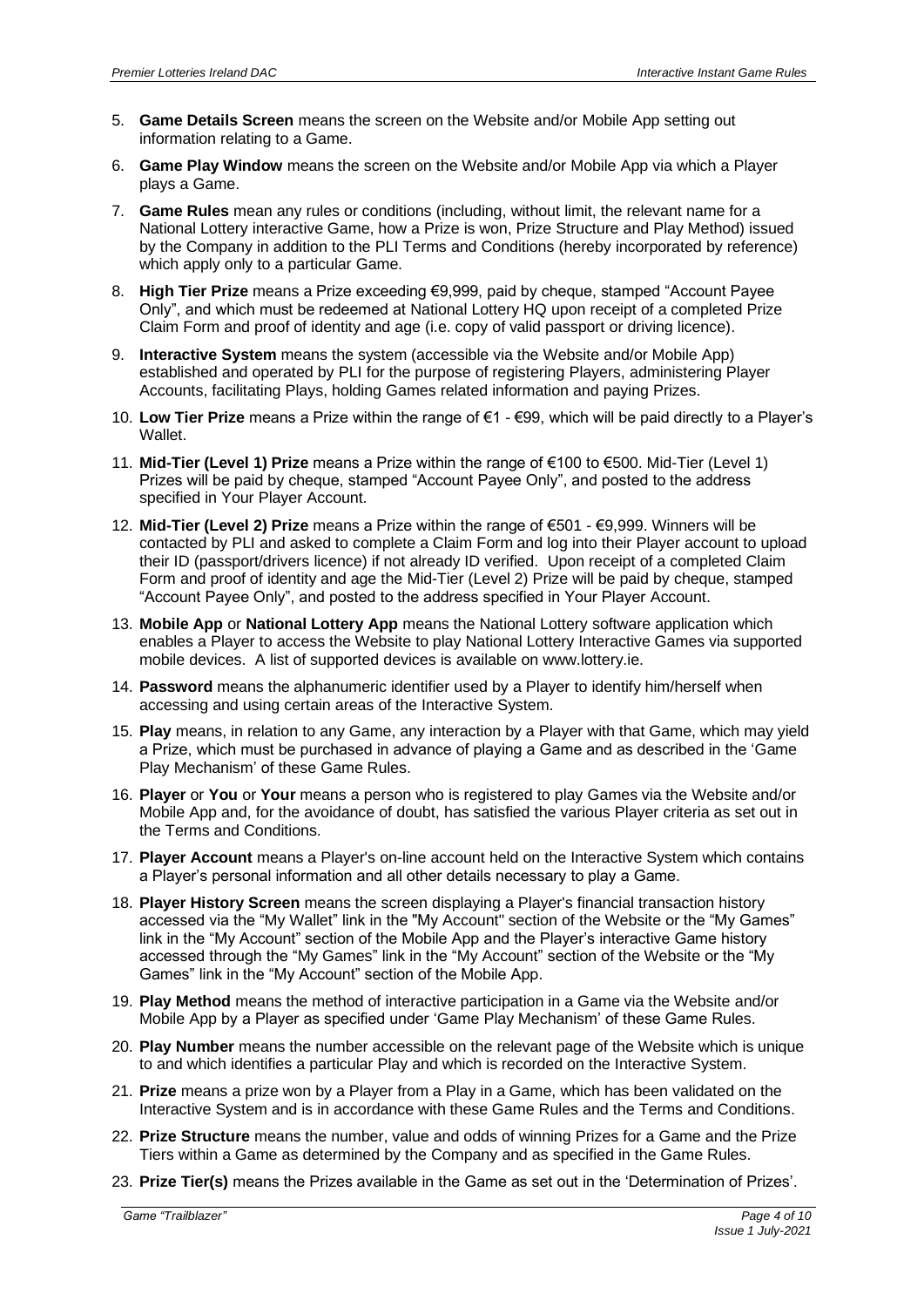- 24. **Regulator** means the person appointed as Regulator of the National Lottery under Section 7 of the Act or the Minister acting under Section 8 of the Act.
- 25. **Terms and Conditions** means the terms, conditions and rules which regulate the manner in which a Player may open, maintain and close a Player Account.
- 26. **Try for Free Game** means a Game which is available to registered Players free of charge and for which there are notional prizes only.
- 27. **Unutilised Funds** means any funds credited to a Player's Account (including Prizes) that are not allocated to a Play by the relevant Player.
- 28. **User ID** means the 6-30 character identifier used by a Player to identify himself when accessing and using certain areas of the Interactive System.
- 29. **Valid Game Play** means participation by the Player (via the Website and/or Mobile App) in this Game in accordance with these Game Rules.
- 30. **Valid Game Play Owner** means the person who is recognised by the Company as the owner of the Valid Game Play. The Company will recognise the person who has completed the on-line registration process through the Website and who enters the Game in accordance with the Game Rules for this Game as the Valid Game Play Owner.
- 31. **Wallet** means an on-line account created by the Player and credited with funds from a registered payment card in order to play Games, which may hold Prize money and is accessible via the Website and/or Mobile App.
- 32. **Website** means the PLI interactive Game website, which is accessible through URL www.lottery.ie.

# **GOVERNING LAW AND RULES**

In playing National Lottery interactive Games the Player agrees to abide by the Laws of Ireland, the Act, the General Rules for National Lottery Games, PLI's Terms and Conditions, the Data Privacy Statement and these Game Rules.

# **COST OF PLAY**

The price of a "Trailblazer" play will be €3

#### **PURCHASE AND PRIZE RESTRICTIONS**

- 1. No Game shall be played by, and no Prize shall be paid to, any officer or employee of the Company or any contractor or sub-contractor involved in the development, support and/or maintenance of the Interactive System or Website and/or Mobile App, or any person prohibited by the Act from purchasing, owning, or claiming a Prize or any other person prohibited by the Terms and Conditions from purchasing, owning, or claiming a Prize.
- 2. Persons under 18 years of age are prohibited from playing the Game.
- 3. The Company will not be responsible for lost or stolen devices used to play Games.
- 4. The Company will not be responsible for Plays made in error.

#### **PROSECUTION**

Any person who purchases, owns, or claims a Play and/or Prize and is not entitled to do so, is liable to criminal prosecution.

#### **GAME PLAY MECHANISM**

- 1. The Interactive System must be available for play.
- 2. A registered Player may play a "Try for Free" game for notional prizes by selecting the "Try" link in the Game Play Window.
- 3. In order to play a National Lottery interactive Game, a Player must first register on-line from a link on [www.lottery.ie](http://www.lotto.ie/) in accordance with the PLI Terms and Conditions.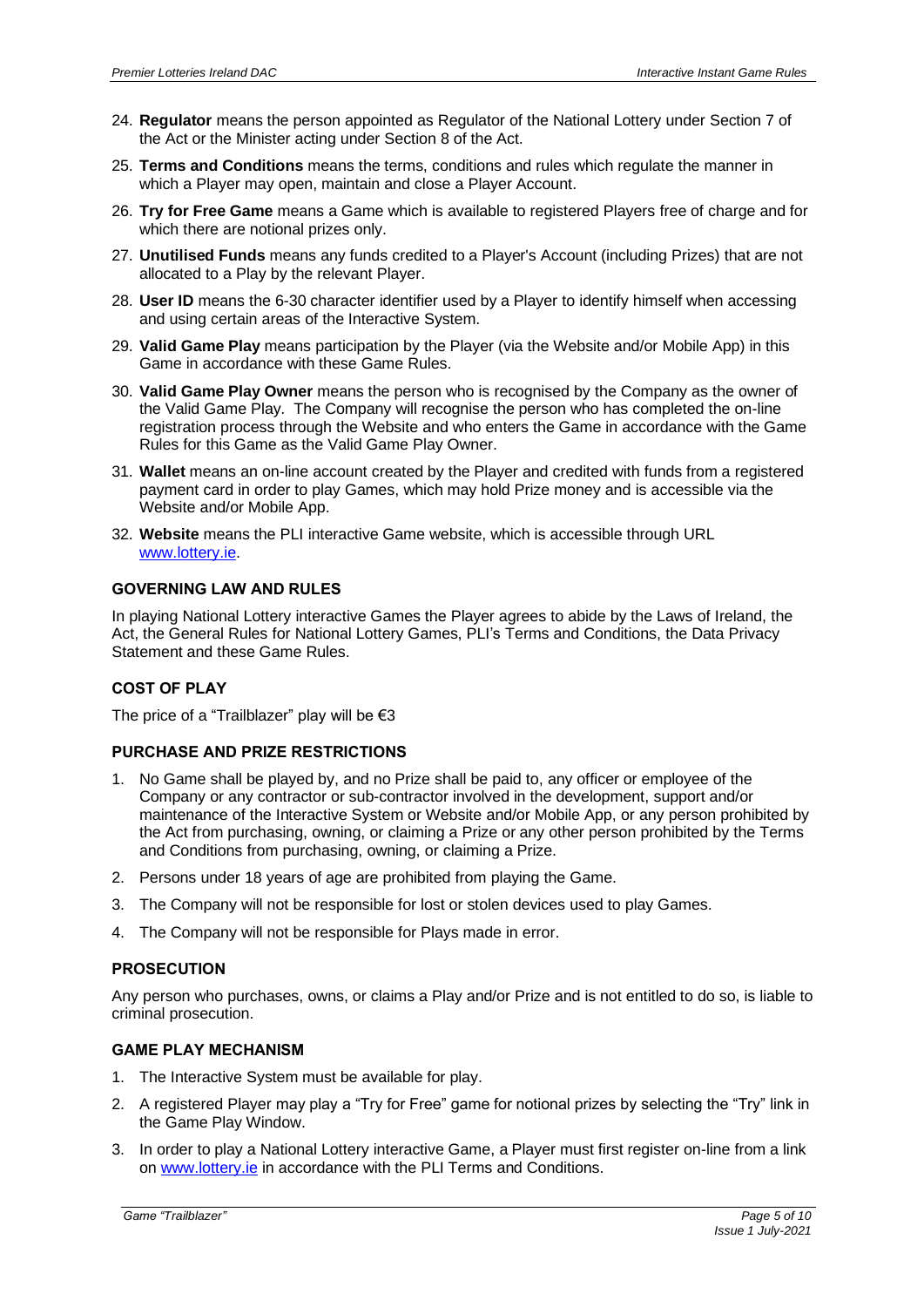- 4. The Player must have a valid Player Account.
- 5. Players must be 18 years of age or older to Play the Game and Prizes will not be paid to persons under 18 years.
- 6. The Player is required to log in to the Interactive System by entering a User ID and Password (created during the Player's original on-line registration process) to gain access to this Game.
- 7. When the Player has logged in to the Interactive System a choice of Games will appear on the instant win game lobby. The Player chooses the "Trailblazer" Game by clicking on the "Play" link on the Game Play Window.
- 8. The Player is then shown a brief "How to Play" synopsis of the Game and is invited to 'Play Now' or 'Try'.
- 9. When the Player chooses 'Play Now' he is then shown the price of playing that Game and current Wallet balance, at which point the Player is invited to 'Play Now'.
- 10. When the Player opens the Game the Interactive System checks to ensure that the Player has sufficient Unutilised Funds to complete the transaction. The cost of the Play is deducted from the Wallet balance and the amended Wallet balance is displayed.
- 11. The Game then connects to the Interactive System which randomly selects a Play which may yield a Prize from one of the Prize Tiers for this Game. The result for a Play is randomly determined by the Interactive System. The Player's interaction with the Game does not impact on the result.
- 12. The opening screen is displayed along with a 'Settings' button (cog symbol bottom left hand side) which will open to display two further buttons: the Sound button and the "i" button which contains the synopsis of how to play the Game.
- 13. The Player is presented with a Game Play Window displaying sixteen 'Crate' play icons alongside the label 'YOUR SYMBOLS' and a 'PLAY GRID' containing a total of fifty two symbols, distributed across nine horizontal lines of varying lengths with a prize amount displayed at the end of each line.
- 14. The aim of the Game is to reveal all sixteen 'YOUR SYMBOLS' and match a complete horizontal line of symbols on the 'PLAY GRID' to win the Prize for the corresponding line.
- 15. The symbols revealed within 'YOUR SYMBOLS' are randomly selected from the same set of twenty eight (28) symbols which populate the 'PLAY GRID'. The symbols in the Trailblazer game are derived from the following set:



- 16. The Player must click on each of the sixteen 'Crate' icons in any order to reveal a symbol. When a 'Crate' is clicked it will animate into the foreground and open to reveal a symbol.
- 17. When a complete horizontal line of symbols are matched on the 'PLAY GRID', the matched line of symbols will highlight, and the associated prize panel will change colour to indicate that the corresponding Prize has been won.
- 18. Once a symbol is revealed in 'YOUR SYMBOLS' it will be highlighted on the 'Play Grid'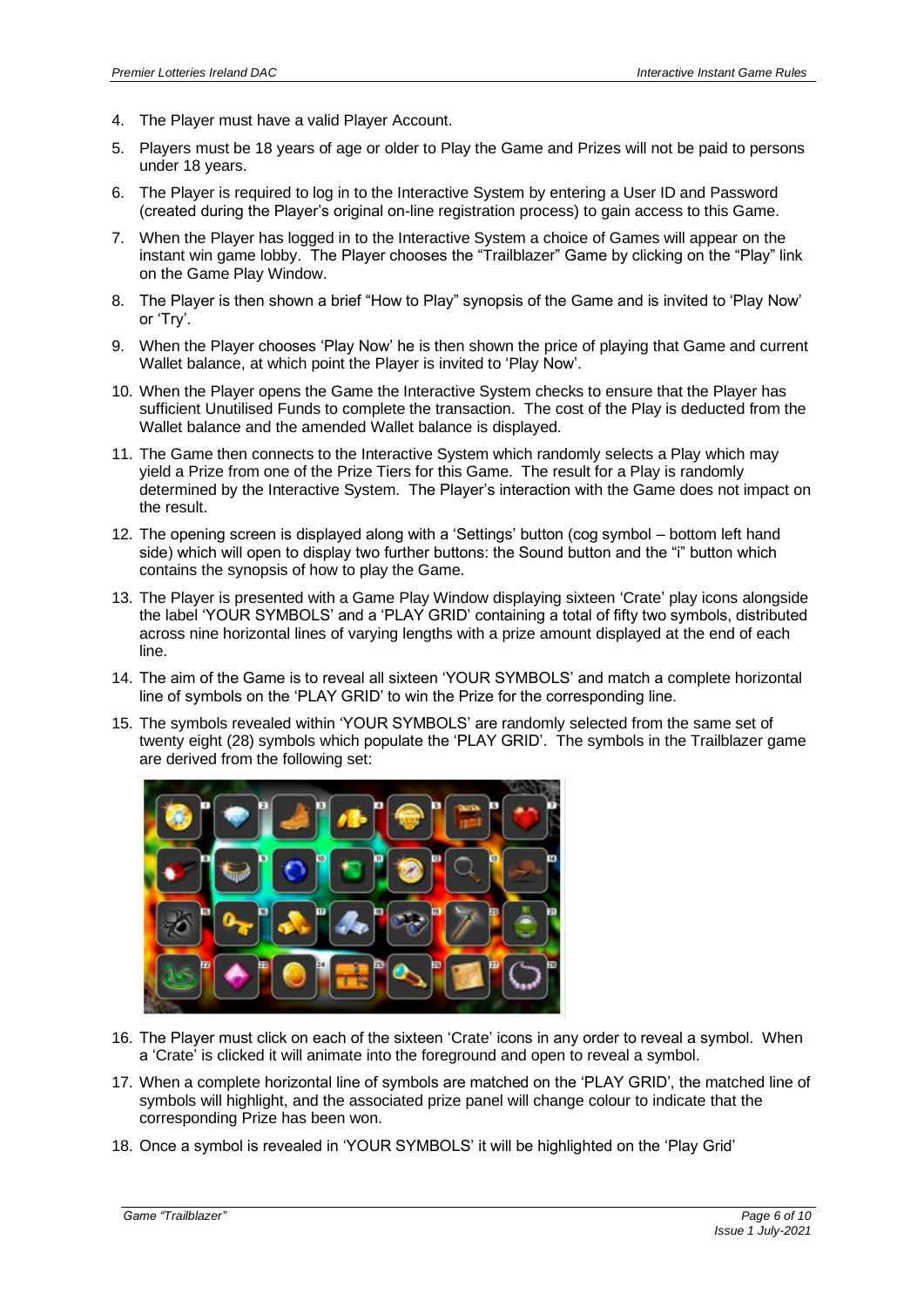- 19. A Player can win up to four Prizes in a Trailblazer Play and will be entitled to the sum of all Prizes won.
- 20. Once the game ends a message indicating the result will appear:

BETTER LUCK NEXT TIME

**or** *or* **or** 

# CONGRATULATIONS!

#### YOU HAVE WON

#### <AMOUNT>

21. The Player is required to acknowledge this message by clicking the FINISH button. The Game then ends and the Player is shown the game confirmation screen.

If You purchase a Play and do not complete the Play, the system will automatically play out the Play within 24 hours. If a Low Tier Prize is won then that Prize will be paid directly into the Players Wallet. If a Mid-Tier (Level 1) Prize is won then that Prize will be paid by cheque and posted to the address specified in Your Player Account. If a Mid-Tier (Level 2) Prize is won then that Prize will be paid by cheque and posted to the address specified in Your Player Account, upon receipt of a completed Claim Form and proof of identity and age. If a High-Tier Prize is won then the Player will be notified and the Prize will be paid by cheque, stamped "Account Payee Only", and which must be redeemed at National Lottery HQ upon receipt of a completed Prize Claim Form and proof of identity and age.

# **DETERMINATION OF PRIZES**

#### **Trailblazer €3**

- 1. A Player who wins a Prize Tier 1 prize is entitled to a prize of €3.
- 2. A Player who wins a Prize Tier 2 prize is entitled to a prize of  $65$ .
- 3. A Player who wins a Prize Tier 3 prize is entitled to a prize of €6.
- 4. A Player who wins a Prize Tier 4 prize is entitled to a prize of  $\epsilon$ 6.
- 5. A Player who wins a Prize Tier 5 prize is entitled to a prize of €9.
- 6. A Player who wins a Prize Tier 6 prize is entitled to a prize of €10.
- 7. A Player who wins a Prize Tier 7 prize is entitled to a prize of  $\epsilon$ 10.
- 8. A Player who wins a Prize Tier 8 prize is entitled to a prize of  $\epsilon$ 15.
- 9. A Player who wins a Prize Tier 9 prize is entitled to a prize of €15.
- 10. A Player who wins a Prize Tier 10 prize is entitled to a prize of €15.
- 11. A Player who wins a Prize Tier 11 prize is entitled to a prize of €15.
- 12. A Player who wins a Prize Tier 12 prize is entitled to a prize of €18.
- 13. A Player who wins a Prize Tier 13 prize is entitled to a prize of €20.
- 14. A Player who wins a Prize Tier 14 prize is entitled to a prize of €20.
- 15. A Player who wins a Prize Tier 15 prize is entitled to a prize of €20.
- 16. A Player who wins a Prize Tier 16 prize is entitled to a prize of €25.
- 17. A Player who wins a Prize Tier 17 prize is entitled to a prize of €25.
- 18. A Player who wins a Prize Tier 18 prize is entitled to a prize of €25.
- 19. A Player who wins a Prize Tier 19 prize is entitled to a prize of €25.
- 20. A Player who wins a Prize Tier 20 prize is entitled to a prize of €50.
- 21. A Player who wins a Prize Tier 21 prize is entitled to a prize of €50.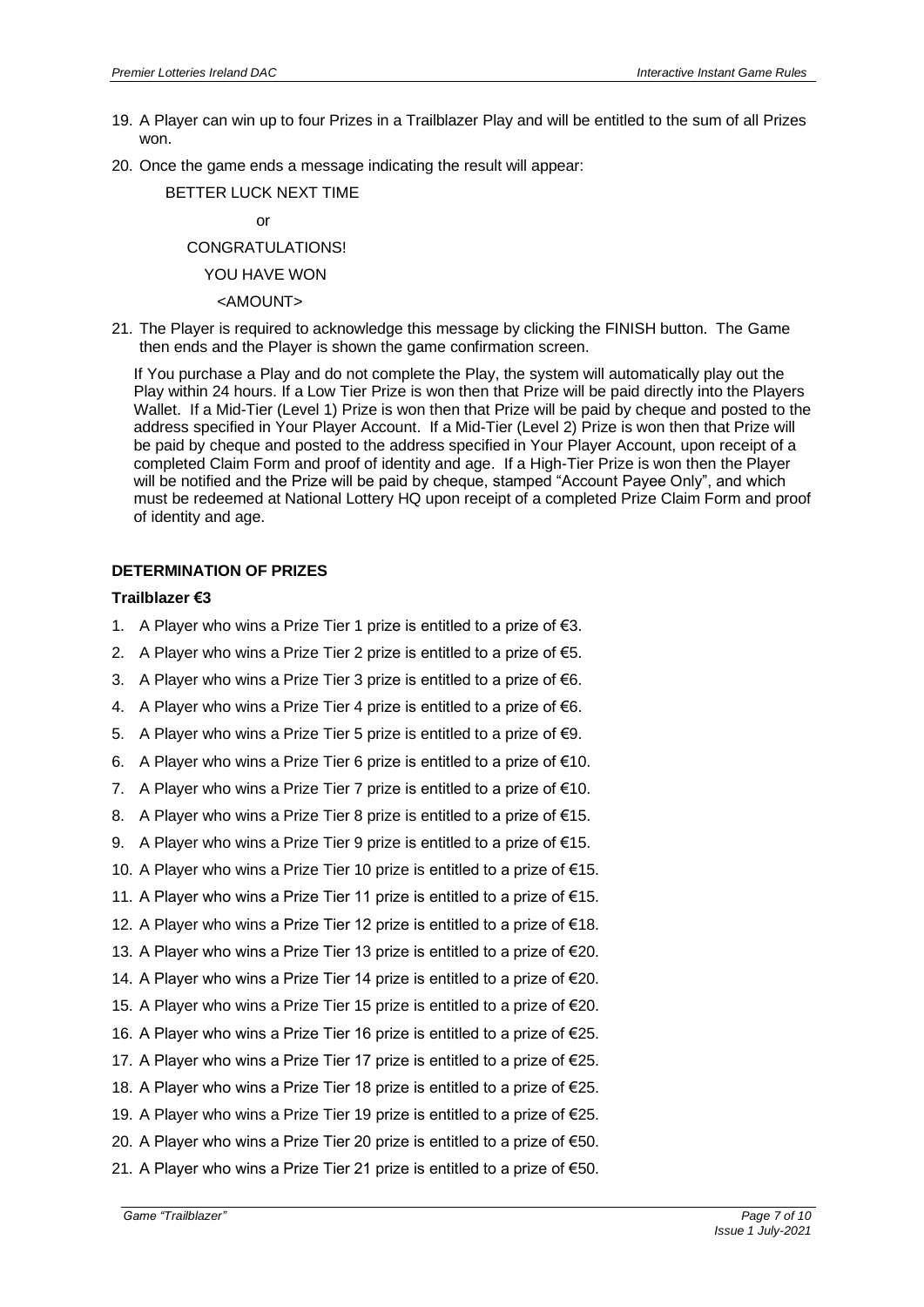- 22. A Player who wins a Prize Tier 22 prize is entitled to a prize of €50.
- 23. A Player who wins a Prize Tier 23 prize is entitled to a prize of €50.
- 24. A Player who wins a Prize Tier 24 prize is entitled to a prize of €100.
- 25. A Player who wins a Prize Tier 25 prize is entitled to a prize of €100.
- 26. A Player who wins a Prize Tier 26 prize is entitled to a prize of €150.
- 27. A Player who wins a Prize Tier 27 prize is entitled to a prize of €150.
- 28. A Player who wins a Prize Tier 28 prize is entitled to a prize of €250.
- 29. A Player who wins a Prize Tier 29 prize is entitled to a prize of €250.
- 30. A Player who wins a Prize Tier 30 prize is entitled to a prize of €250.
- 31. A Player who wins a Prize Tier 31 prize is entitled to a prize of €500.
- 32. A Player who wins a Prize Tier 32 prize is entitled to a prize of €500.
- 33. A Player who wins a Prize Tier 33 prize is entitled to a prize of €1,000.
- 34. A Player who wins a Prize Tier 34 prize is entitled to a prize of €5,000.
- 35. A Player who wins a Prize Tier 35 prize is entitled to a prize of €10,000.
- 36. A Player who wins a Prize Tier 36 prize is entitled to a prize of €30,000.

# **Prize Amounts, Number of Prizes and Odds**

This Game consists of a non-depleting pool of one million five hundred thousand tickets. The number of prizes in each prize category will remain constant throughout the life of the Game.

| <b>Prize</b><br><b>Tier</b> | <b>Prize Amount</b> | Approx. odds (1 in x) | <b>Expected number of</b><br>winners |
|-----------------------------|---------------------|-----------------------|--------------------------------------|
| $\mathbf{1}$                | €3 (€3)             | 6.00                  | 250,000                              |
| 2                           | €5 (€5)             | 12.00                 | 125,000                              |
| 3                           | €6 (€6)             | 40.00                 | 37,500                               |
| $\overline{\mathbf{4}}$     | €6 (€3 + €3)        | 40.00                 | 37,500                               |
| 5                           | €9 ( $€6 + €3$ )    | 50.00                 | 30,000                               |
| 6                           | €10 (€10)           | 150.00                | 10,000                               |
| $\overline{7}$              | €10 (€5 + €5)       | 100.00                | 15,000                               |
| 8                           | €15 (€15)           | 600.00                | 2,500                                |
| 9                           | €15 (€10 + €5)      | 375.00                | 4,000                                |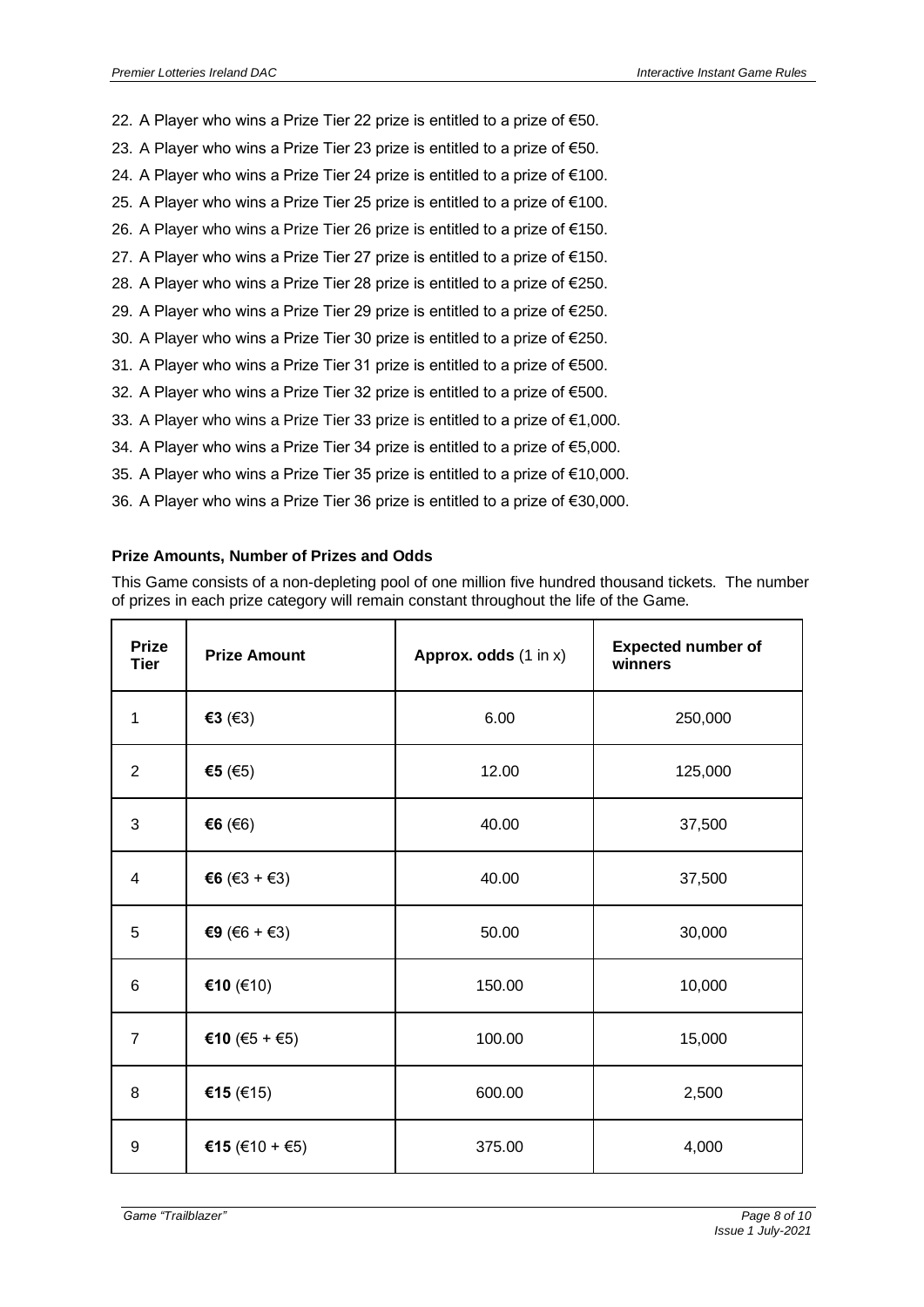| 10 | €15 (€5 + €5 + €5)               | 375.00     | 4,000 |
|----|----------------------------------|------------|-------|
| 11 | €15 ( $€6 + €6 + €3$ )           | 375.00     | 4,000 |
| 12 | €18 (€6 + €6 + €3 + €3)          | 200.00     | 7,500 |
| 13 | €20 (€20)                        | 1,200.00   | 1,250 |
| 14 | €20 (€15 + €5)                   | 1,000.00   | 1,500 |
| 15 | €20 (€10 + €10)                  | 1,000.00   | 1,500 |
| 16 | €25 (€25)                        | 5,000.00   | 300   |
| 17 | €25 (€20 + €5)                   | 2,500.00   | 600   |
| 18 | €25 (€15 + €10)                  | 2,500.00   | 600   |
| 19 | €25 (€10 + €10 + €5)             | 2,000.00   | 750   |
| 20 | €50 (€50)                        | 6,000.00   | 250   |
| 21 | €50 (€25 + €25)                  | 5,000.00   | 300   |
| 22 | €50 (€25 + €15 + €10)            | 4,000.00   | 375   |
| 23 | €50 (€25 + €15 + €5 + €5)        | 3,000.00   | 500   |
| 24 | €100 (€100)                      | 12,000.00  | 125   |
| 25 | €100 (€50 + €50)                 | 10,000.00  | 150   |
| 26 | €150 (€100 + €25 + €15 +<br>€10) | 50,000.00  | 30    |
| 27 | €150 (€50 + €50 + €25 +<br>€25)  | 50,000.00  | 30    |
| 28 | €250 (€250)                      | 300,000.00 | 5     |